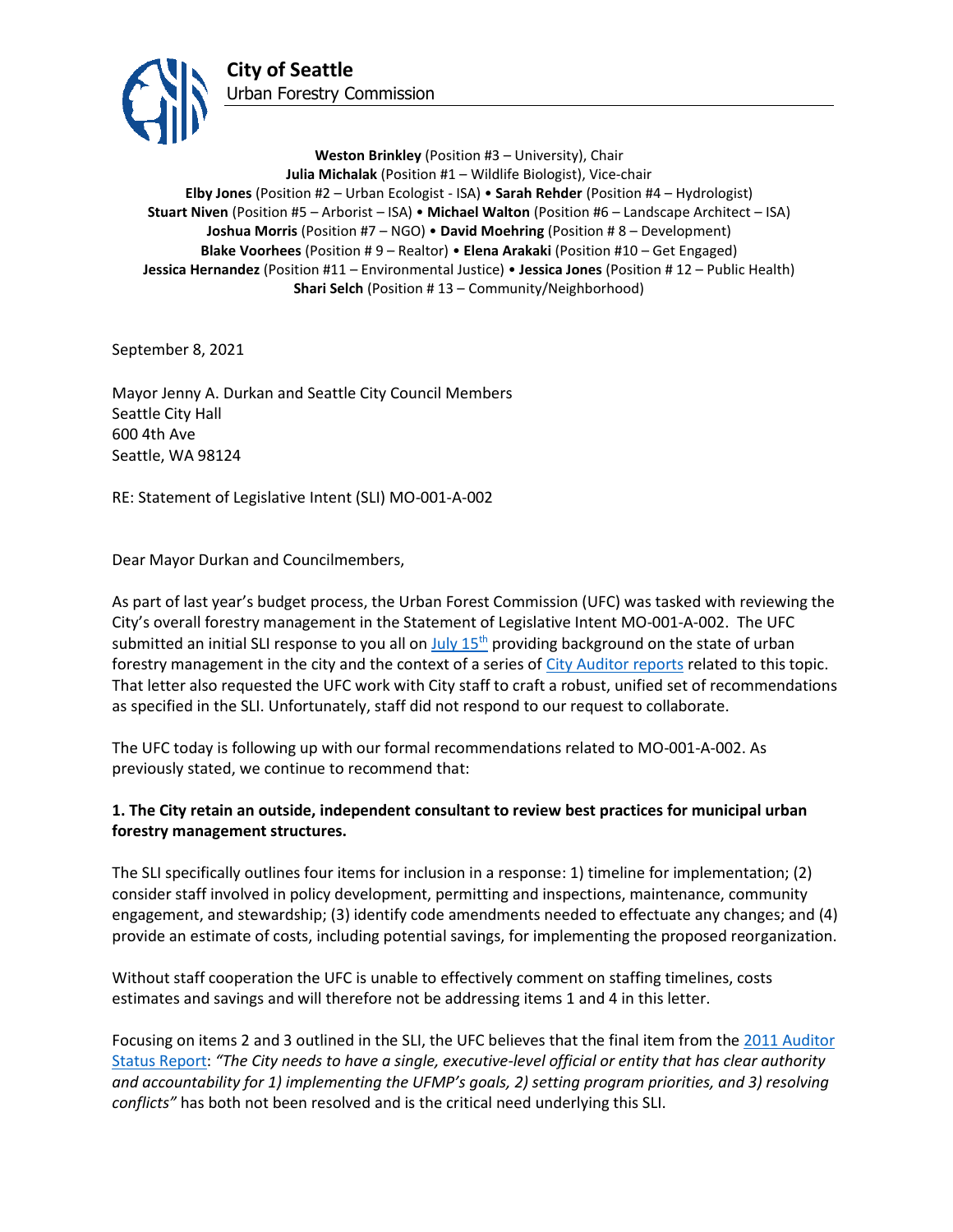## **2. The UFC strongly agrees there needs to be a single departmental entity with authority and accountability for trees and vegetation.**

This entity could be a Division within a single City department or the creation of a new Department, depending on the recommendations of the consultant analysis that results from the SLI. This entity would have the authority and accountability to manage trees and vegetation on public and private property, during and outside of development, in a way that is consistent with City plans, goals, and code. This entity should be additionally resourced to implement effective:

- I. Licensing, certification and training of private property tree care providers as SDOT currently does.
- II. Permitting of significant and exceptional tree removal and replacement.
- III. Instituting a 2-week tree removal and replacement permit application posting procedure as SDOT does.
- IV. Tracking of all significant trees, exceptional trees, and tree groves, planted and retained, removed and planted during development.
- V. Tracking of significant, exceptional and hazard trees outside development that are removed and replanted.
- VI. Monitoring, maintenance, and as needed, replacement of trees planted as part of mitigation activities that die within 5-year establishment period.
- VII. Educating and resourcing the public about tree management on private properties.
- VIII. Managing and disbursing resources from a Tree Replacement and Preservation Fund.
- IX. Issuing stop work orders and notices of violations, and imposing penalties and fines.
- X. Producing regular reports documenting these items, including quarterly reports to OSE as other Departments do regarding tree removals and replacements.
- XI. Monitoring of an in-lieu fee system, if implemented.

Finally, the UFC believes that the question posed in the SLI, whether, "*evaluation should consider whether to transfer staff and regulatory authority from SDCI and SDOT to another department or office in order to improve Seattle's urban forest, particularly in regards to the removal of trees*" is of utmost importance. The UFC believes that while the authority currently rests with SDCI, they have been unwilling to use it to manage trees in our city.

Seattle Department of Construction and Inspections (SDCI) is currently responsible for:

- the majority of trees in the city,
- a majority of available planting space in the city,
- and the management of the trees under greatest threat.

Additionally, SDCI has numerous tools such as permitting and inspections, engagement, education, and outreach, rule development, fee in lieu and mitigation mechanisms all currently authorized under existing City code. Yet, SDCI has not chosen to manage trees in a way consistent with the Urban Forest Management Plan Goals, Seattle Comprehensive Plan goals associated with trees and vegetation, existing Executive Orders, or Council Resolutions.

**3. Therefore, the UFC recommends that this new entity not be housed within SDCI.** In 20 years, SDCI has not demonstrated a commitment to tree and urban forestry protection. Consequently, the UFC believes the SDCI is inappropriate for such authority to oversee private property trees. Within SDCI